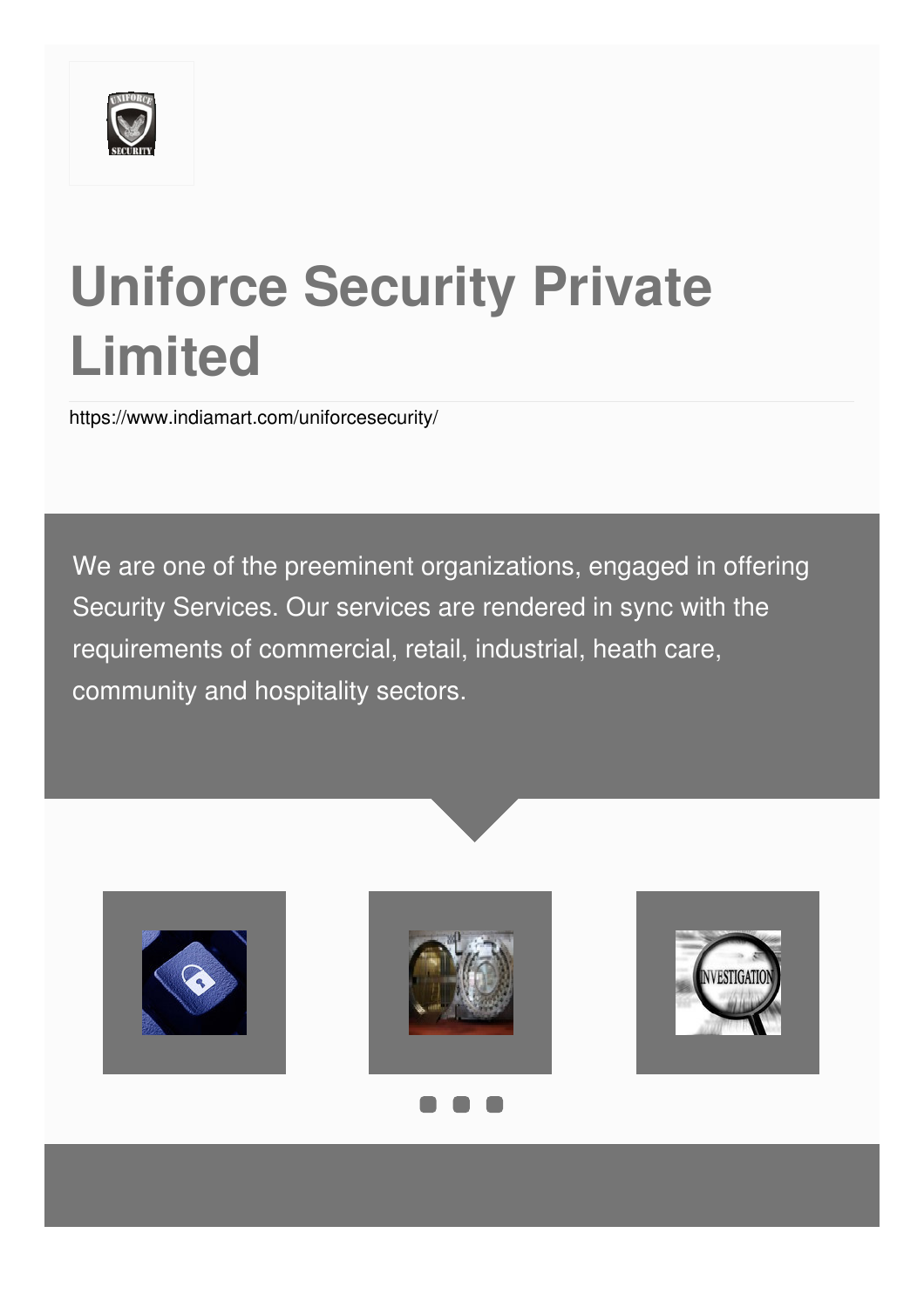### About Us

Established in the year **2008**, we, **"Uniforce Security Private Limited"**, are one of the leading organizations, engaged in rendering **Security Services.** Ours is a **Partnership** firm that believes in creating awareness amongst individuals and imparting a sense of social security. We are based at **Mumbai (Maharashtra, India)** and offer specialized **Security Services, Training** and **Employment Of Security Personnel.** All these services are rendered by experts, who not only have years of experience to their credit but also know how to handle the intricacies involved. We have near about 500 professionals working for us, who act as a team and help us render the aforementioned services in a timely manner. We strive to offer reliable, safe and flexible solutions, while keeping the quality intact. Our expertise allows us to offer unmatched services related to physical security, crisis management & contingency planning and similar fields. We conduct stringent analysis of the physical infrastructure, so as to protect the clients' assets and offer training courses for their staff. The idea is to help develop effective & optimal operational methodologies, so that the level of security can be enhanced. Nevertheless, being a goal-oriented organization, we continually innovate, based on the inputs of our team and of course the feedback received from our esteemed clients. **Mr. Rackey Berito**, our Director,...

> **For more information, please visit** <https://www.indiamart.com/uniforcesecurity/aboutus.html>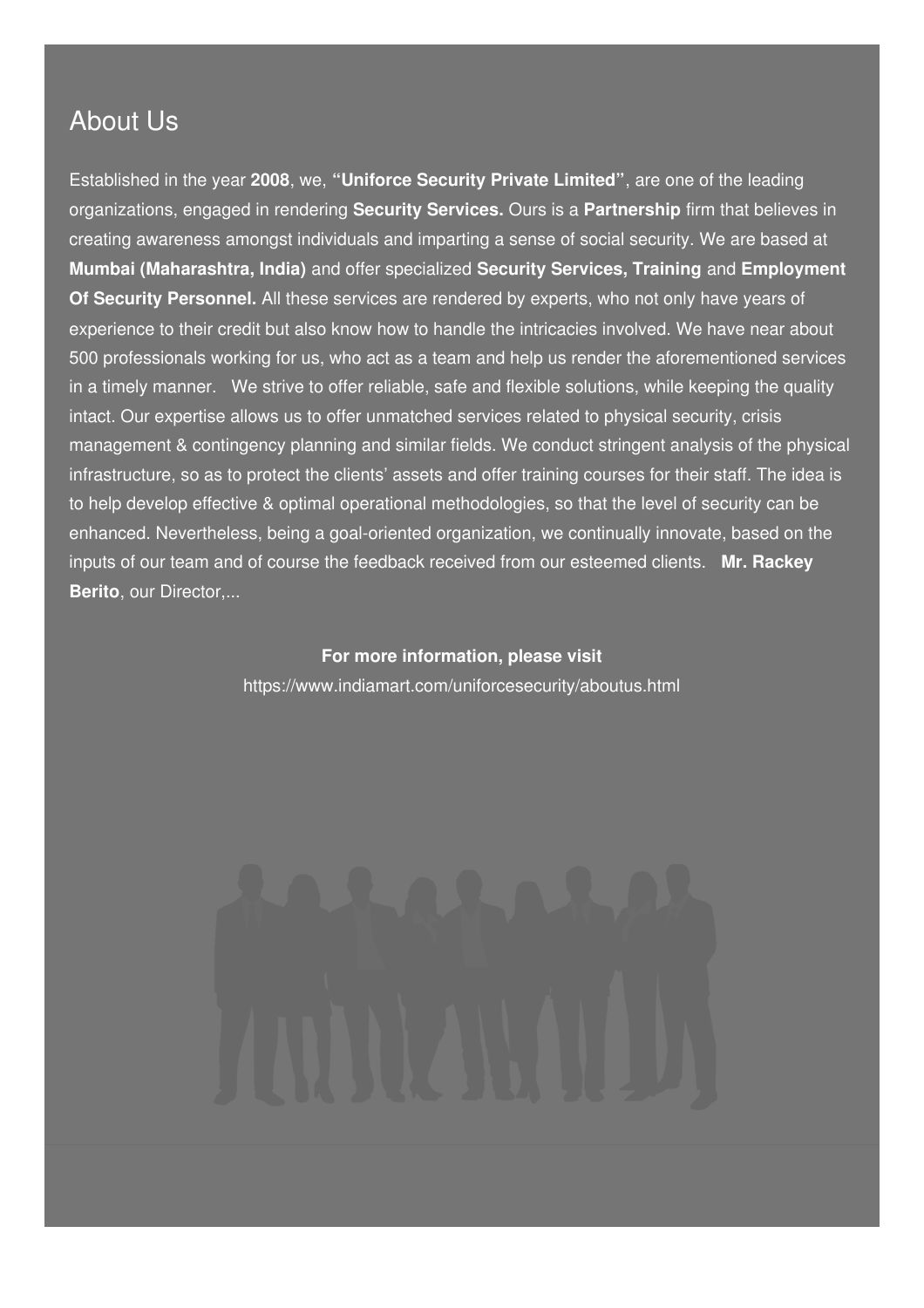#### **TRAINING**





Online Security Training **Instructor Lead Classroom -**Based Security Trainging





Security Training **Employment of Security** Personnel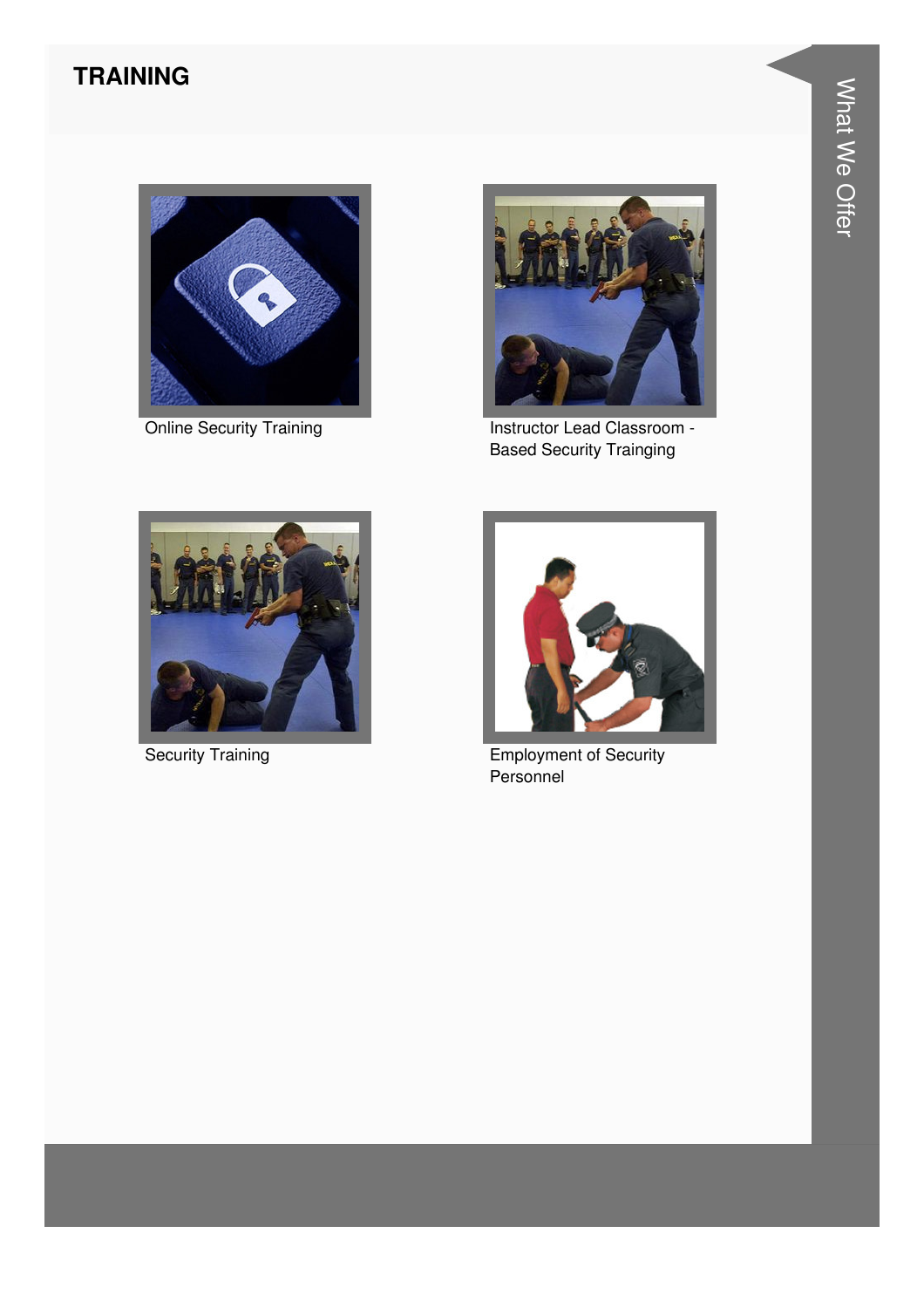#### **OTHER SERVICES**







Investigations **Valuable (Movement &** Handling)



Physical Guarding **Security Analysis and Security Analysis and Deployment**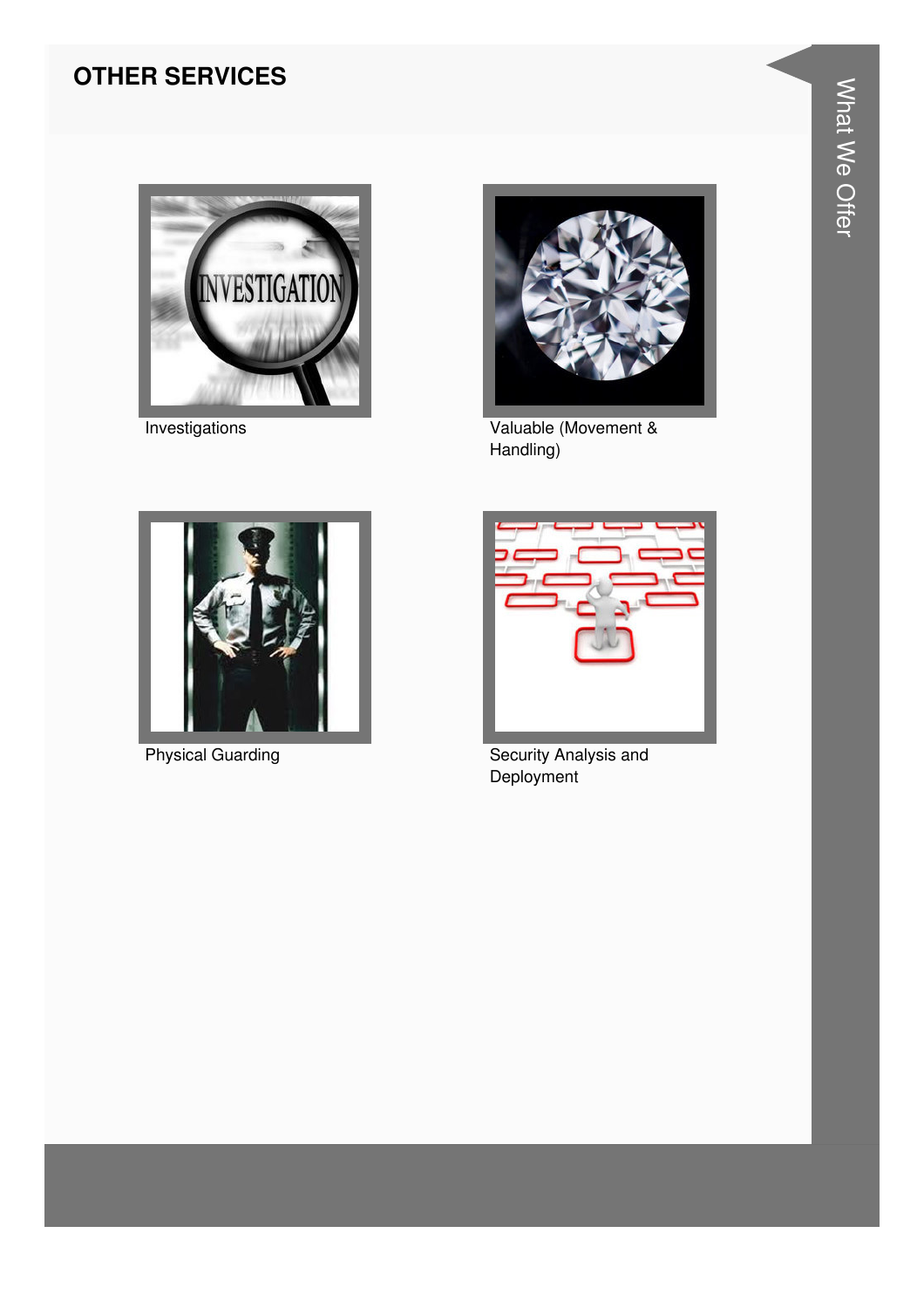#### **OTHER SERVICES:**



Placements In The Physical Security Segment.



Custodian, Strong Rooms, Refinery, Seals, Dust Collection, Waste Disposal



Security Management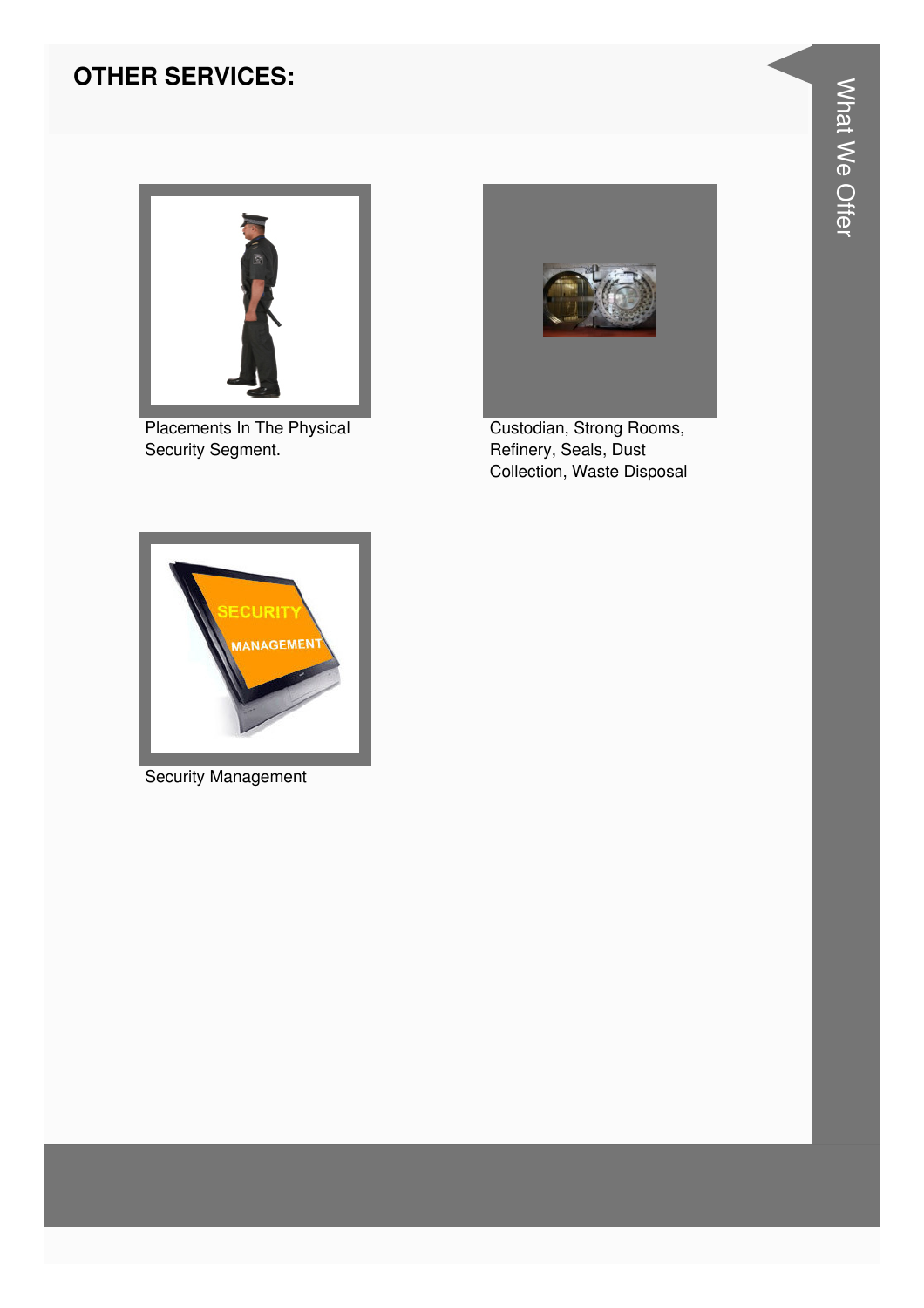## Factsheet

| Year of Establishment            | : 2008               |
|----------------------------------|----------------------|
| <b>Nature of Business</b>        | : Service Provider   |
| <b>Total Number of Employees</b> | $: 51$ to 100 People |